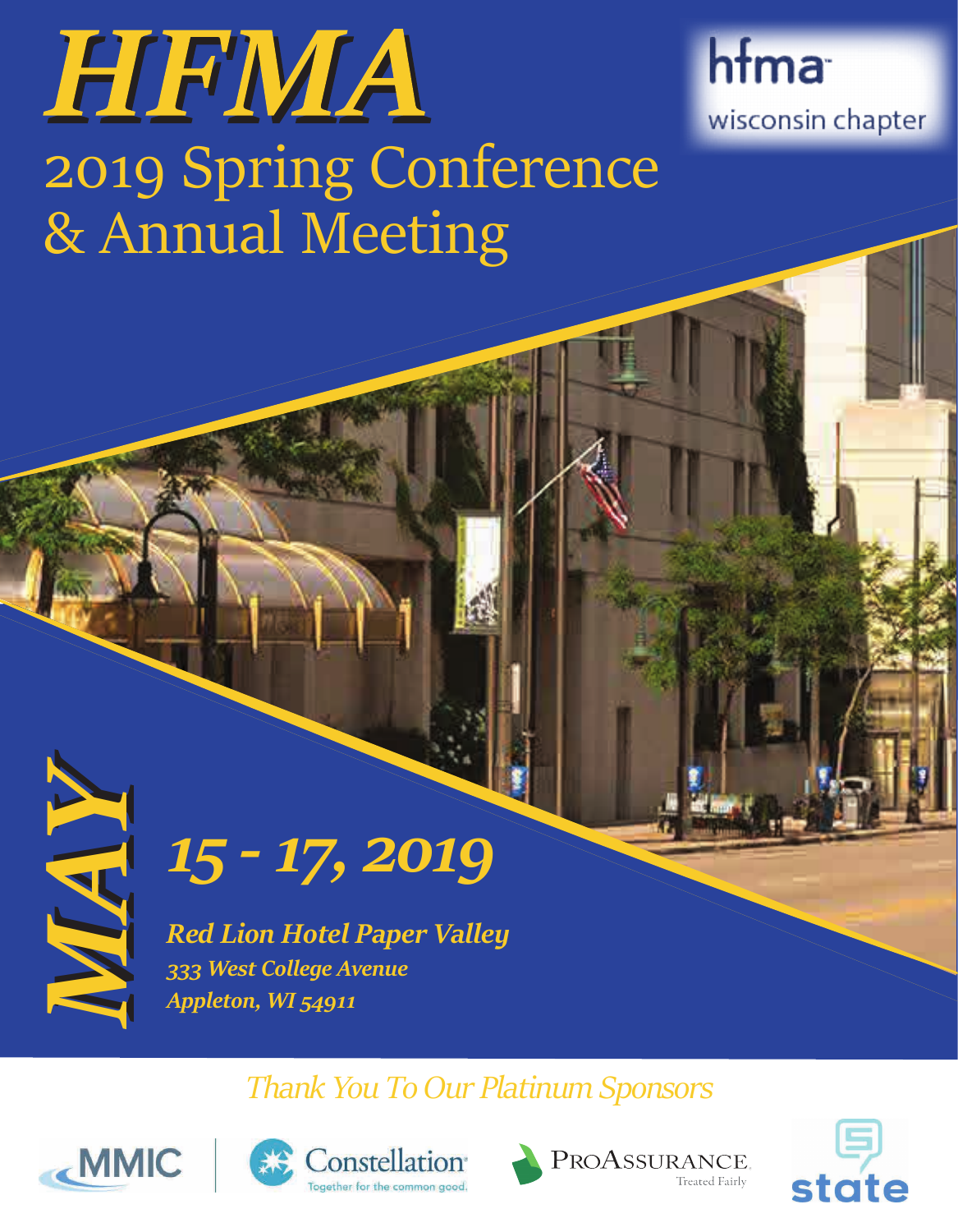#### **Wed. May 15th** *Conference Highlights Confer Conference Highlights*

**10:00 am**



#### **HFMA-WI Spring Golf Outing – Reid Golf Course**

This is an 18-hole, 4 person scramble event. In order to encourage more participation from HFMA members from our provider organizations, we're going to make you an offer you can't refuse – if you work for a provider organization, you can play for free! All you need to do is have a HFMA member from a non-provider organization write your name on their golf registration form. Non-providers pay \$70.00 whether they sponsor a provider guest or not, so for the same registration price, they can have 2 people play golf for the price of 1! Fee for non-provider sponsors is \$35.00.



Join us for a fun evening at the Timber Rattlers Ballpark. We'll start the evening off with a group picnic including Grilled Hamburgers, Grilled Cher-Make Brats, Cher-Make Hot Dogs, Baked Beans, Assorted Potato Chips, Pasta Salad, Dessert, and 2 complimentary beverages. Shuttle bus picks up at hotel at 5:30 pm and departs at 5:45 pm.



15 MAY

*6:30 pm*

#### **Keynote Speaker:** "The Disruptors: How Amazon, Apple, CVS & Other Tech Companies Will Change Healthcare" Ron Galloway, Healthcare Industry Speaker

Healthcare is going through a massive disruptive phase right now, with most of the changes being brought about by 1) new technologies and 2) new entrants, competitive and non-competitive, into space. In this session, Ron Galloway will illustrate for trustees the scope of these changes, and the impacts and unintended consequences that may occur.



#### **Afternoon Keynote Speaker:** "Generations at Work" Lauren Schieffer – Certified Speaking Professional

Learn what shapes and drives each of the four generations now in the workplace and how each brings its own strengths and challenges. Leave with the tools to better communicate with and motivate each generation.



#### **Early Riser Coffee Hour and Mentorship Program:**

Perhaps you are a new member, new to healthcare, or ready to take your career to the next level and would like to be mentored. Maybe you are a healthcare veteran, finance leader, or looking for a way to give back to your organization and industry by being a mentor. If you fall in this spectrum, come join the officers of the chapter for coffee and jump start your participation in the mentorship program.



**Brunch and Learn:** "Universal Health Care is Coming – Analyzing the Recent Trend of Universal Health Care Proposals", Douglas Turek, Sr. VP of Regulatory and Governmental This presentation is intended to provide a review of the current trend of universal health care initiatives at both the state and local levels. These initiatives include both multi-payer and single payer models, with a wide variance in reimbursement models for healthcare providers.

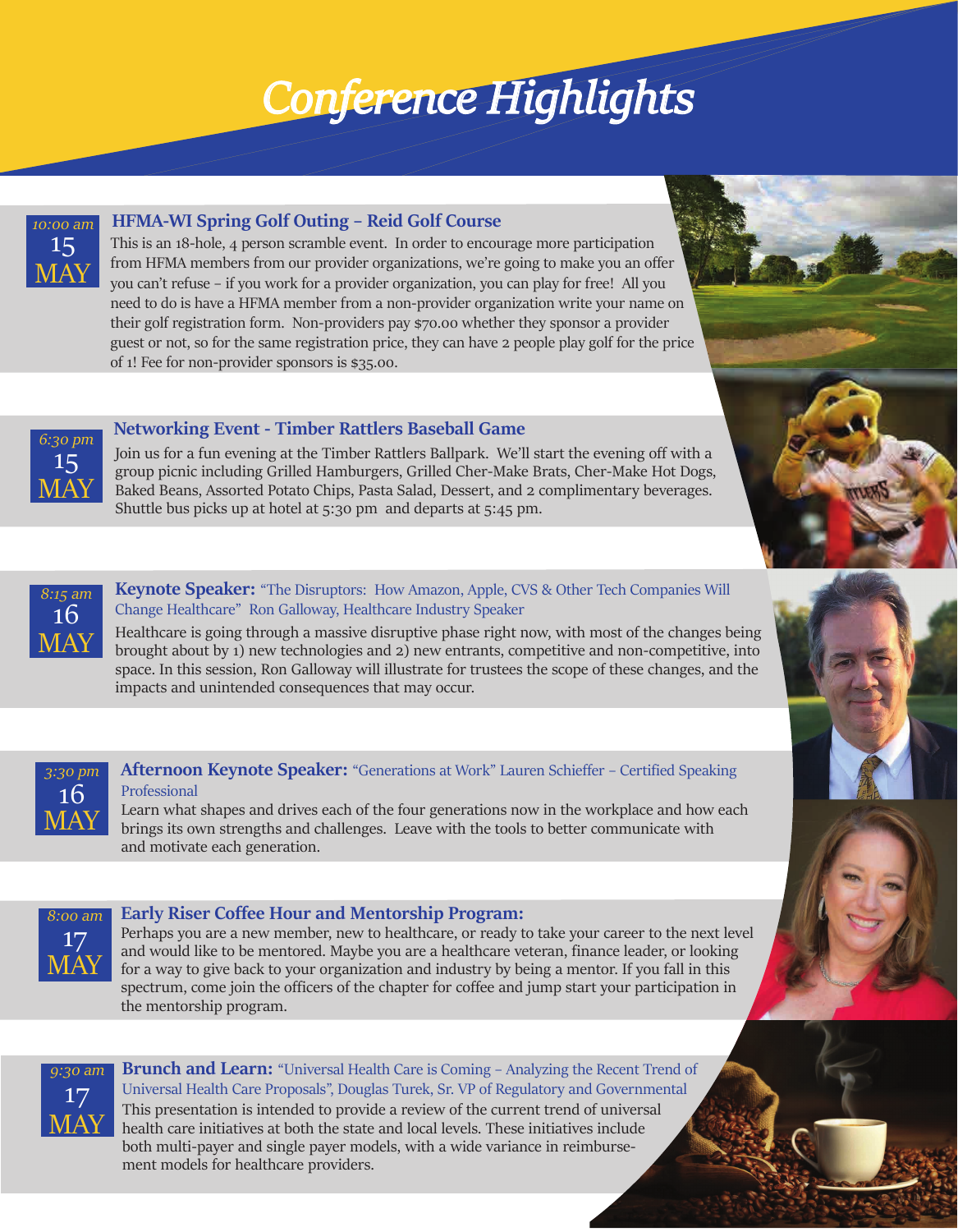## *Wilderness Resort Red Lion Hotel Paper Valley*

#### **Room Reservations**

Make your hotel reservation right away to receive the best rates! Contact the hotel directly at 920.733.8000. Let them know you are with the Healthcare Financial Management Association (HFMA).

#### **Room Rates**

Room rates are \$125 for a single/ double room.

#### Check In / Check Out

- Check in is at 3:00 pm
- Check out is at 11:00 am

**Book your room as soon as possible to recieve the best rate!** *Rooms are reserved on a first come first served basis and are limited.*

## www.hfmawisconsin.com/2019-spring **Women in Healthcare**

## **Thank You to Our Committee Members**

Leslie Claas – VP Programs, Art Mertig – Program Chair, Brittany Tillman – Program Vice Chair, Matt Clark – Program Committee Member, Mark Herder – Social / Networking Chair, Social / Networking Committee Members, Michelle Conard, Kyle Kovacevich

## *Upcoming Events*



**Fall Conference** September 18th - 20th, 2019 Park Hotel Madison, WI



**Leadership Conference** November 8, 2019 The Ingleside Hotel (formerly The Country Springs Hotel) Pewaukee, WI



**Mega Conference** January 15th - 17th, 2020 Kalahari Resort Wisconsin Dells, WI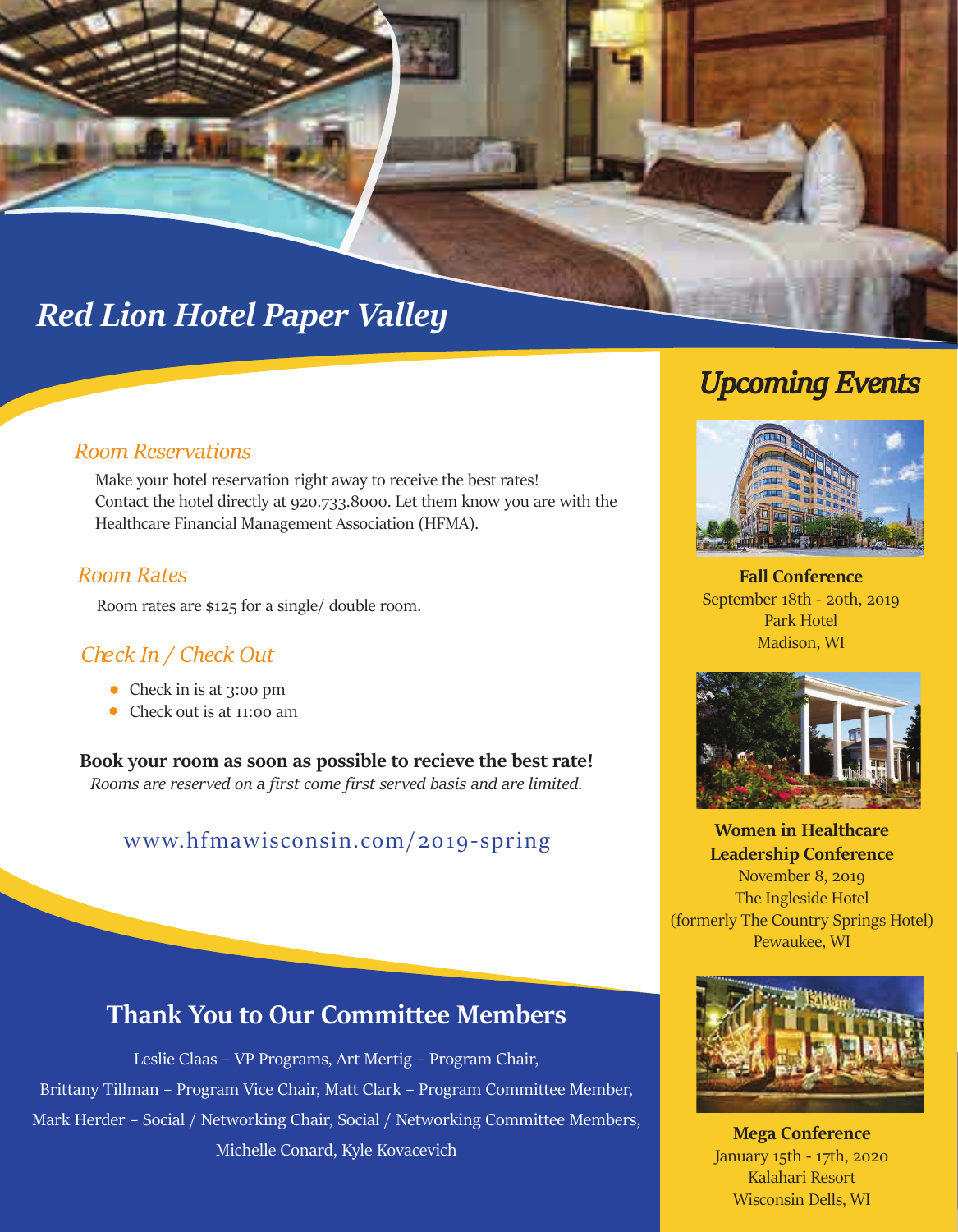## *Conference HConference Registration ighlights*

## *Conference Rates*

## *Member Rates*

- Full Program \$195
- One Day Only \$150
- Wednesday Night Guest \$50
- Thursday Night Guest \$50

### *Non-Member Rates*

- Full Program \$275
- One Day Only \$190
- Wednesday Night Guest \$50
- Thursday Night Guest \$50  $\bullet$  .

## *Registration*

Registration for this event will be accepted ONLINE ONLY!! To register, visit http://hfmawisconsin.com/2019-spring.html. If you have any questions, contact Art Mertig at amertig@ashlandmmc.com - 715.685.5550.

### *Payment*

Once registration is complete you may make your payment for all registration fees online through paypal. If you are paying by check, please make a copy of your registration and send it with payment to:

> Mary Kaja HFMA P.O. Box 1604 Madison, WI 53701-1604

**HFMA Refund Policy:** A full refund of the registration fee, less a \$25 processing charge will be granted if a cancellation is received up to 5 days prior to the meeting. A  $50\%$  refund, less a \$25 processing charge will be granted up to 48 hours prior to the meeting. Substitutions with the same organization are allowable. Refunds will be made to the account fund issuing the check. Exceptions to this policy may be allowed at the discretion of the VP of Programs in consultation with the Program Chair and the President of the Wisconsin HFMA Chapter.

## *Sponsor Registration*

If you are a sponsor of HFMA Wisconsin, you were e-mailed free program registration certificate numbers. To use these certificates, please register online at http://hfmawisconsin.com/2019-spring.html and enter your certificate number in the box provided.

To view the HFMA Wisconsin sponsor listing for information on complimentary program registration, visit http://hfmawisconsin.com/become-a-sponsor.html



#### **HFMA-WI Spring Golf Outing Reid Golf Course**

This is an 18-hole, 4 person scramble event. In order to encourage more participation from HFMA members from our provider organizations, we're going to make you an offer you can't refuse – if you work for a provider organization, you can play for free! All you need to do is have a HFMA member from a non-provider organization write your name on their golf registration form. Non-providers pay \$70.00 whether they sponsor a provider guest or not, so for the same registration price, they can have 2 people play golf for the price of 1! Fee for non-provider sponsors is \$35.00.



#### **Timber Rattlers Game**

Join us for a fun evening at the Timber Rattlers Ballpark. We'll start the evening off with a group picnic including Grilled Hamburgers, Grilled Cher-Make Brats, Cher-Make Hot Dogs, Baked Beans, Assorted Potato Chips, Pasta Salad, Dessert, and 2 complimentary beverages. Shuttle bus picks up at hotel at 5:30 pm and departs at 5:45 pm.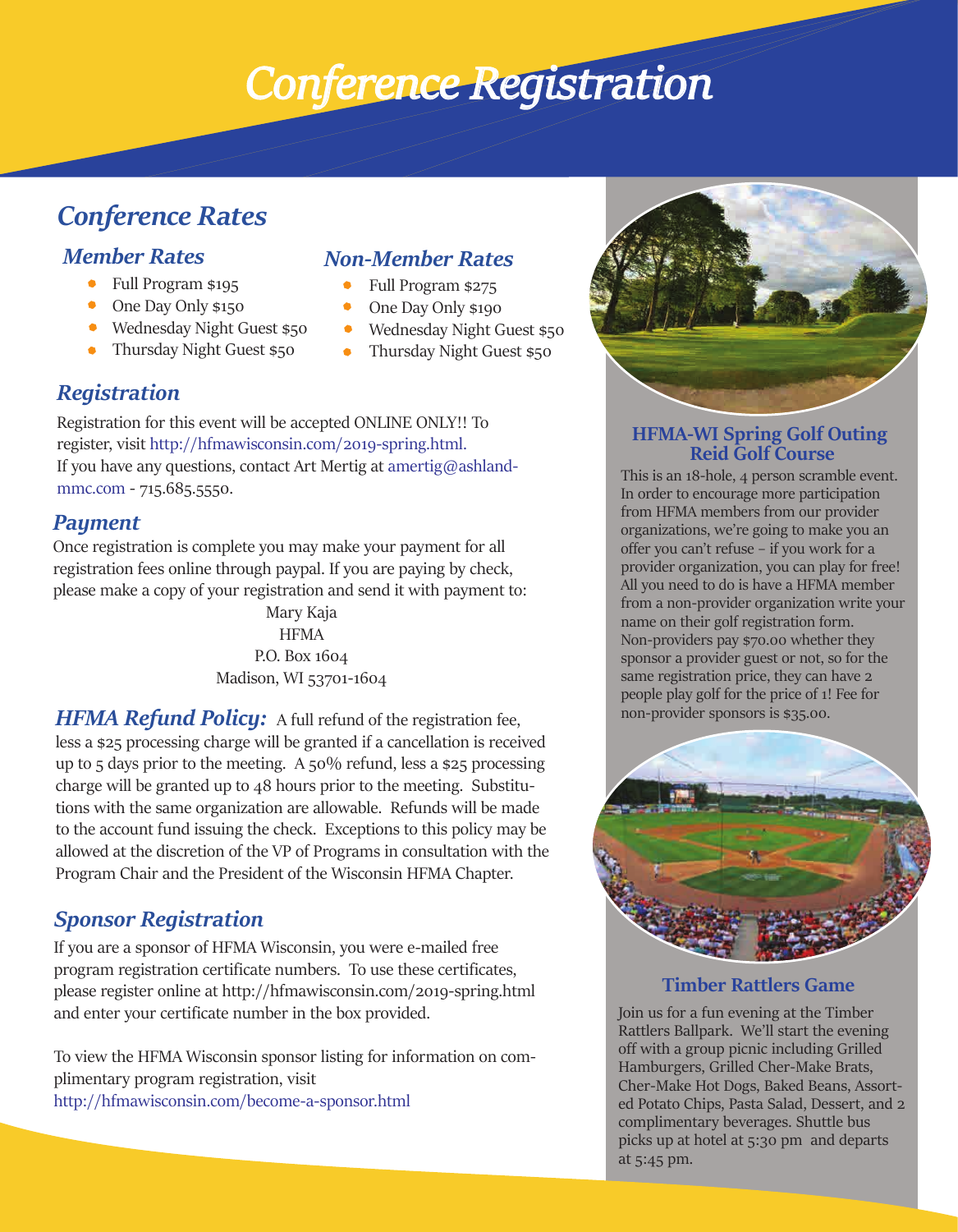*Conference Highlights Conference Schedule*

T

**Casual attire is appropriate. 11.25 HFMA Certification Credit Hours**

## *Wednesday, May 15th*

| 10:00 am          | <b>HFMA-WI Spring Golf Outing - Reid Golf Course</b><br>This is an 18-hole, 4 person scramble event. In order to encourage more participation from HFMA members<br>from our provider organizations, we're going to make you an offer you can't refuse – if you work for a provid-<br>er organization, you can play for free! All you need to do is have a HFMA member from a non-provider<br>organization write your name on their golf registration form. Non-providers pay \$70.00 whether they<br>sponsor a provider guest or not, so for the same registration price, they can have 2 people play golf for the<br>price of 1! Fee for non-provider sponsors is \$35.00. |
|-------------------|-----------------------------------------------------------------------------------------------------------------------------------------------------------------------------------------------------------------------------------------------------------------------------------------------------------------------------------------------------------------------------------------------------------------------------------------------------------------------------------------------------------------------------------------------------------------------------------------------------------------------------------------------------------------------------|
| $6:30 - 10:00$ pm | <b>Networking Event - Timber Rattlers Baseball Game</b><br>Join us for a fun evening at the Timber Rattlers Ballpark. We'll start the evening off with a group picnic<br>including Grilled Hamburgers, Grilled Cher-Make Brats, Cher-Make Hot Dogs, Baked Beans, Assorted<br>Potato Chips, Pasta Salad, Dessert, and 2 complimentary beverages. Shuttle bus picks up at hotel at 5:30<br>pm and departs at 5:45 pm.                                                                                                                                                                                                                                                         |

## *Thursday, May 16th*

| 7:30 - 8:00 am                              | <b>Continental Breakfast and Registration</b>                                                                                                                                                                                                                                                                                                                                                                                                                                                                                                                                                                                                                                                                                                                                                                                                                                                                                                                    |
|---------------------------------------------|------------------------------------------------------------------------------------------------------------------------------------------------------------------------------------------------------------------------------------------------------------------------------------------------------------------------------------------------------------------------------------------------------------------------------------------------------------------------------------------------------------------------------------------------------------------------------------------------------------------------------------------------------------------------------------------------------------------------------------------------------------------------------------------------------------------------------------------------------------------------------------------------------------------------------------------------------------------|
| $8:00 - 8:15$ am                            | President's Welcome - David Cartier, MedData                                                                                                                                                                                                                                                                                                                                                                                                                                                                                                                                                                                                                                                                                                                                                                                                                                                                                                                     |
| $8:15 - 9:30$ am<br><b>Keynote Speaker</b>  | "The Disruptors: How Amazon, Apple, CVS & Other Tech Companies Will<br><b>Change Healthcare"</b><br>Ron Galloway, Healthcare Industry Speaker<br>Healthcare is going through a massive disruptive phase right now, with most of the<br>changes being brought about by 1) new technologies and 2) new entrants, competitive<br>and non-competitive, into space. In this session, Ron Galloway will illustrate the scope<br>of these changes, and the impacts and unintended consequences that may occur. He<br>will show how all these companies plan to impact hospitals and healthcare - Amazon, Google, CVS and<br>Walmart, and now Apple have ridden the wave of businesses leveraging their existing frameworks into<br>healthcare. He will also delve into the disruptive impact technology is having on hospitals, particularly<br>the shift from hospitals as healthcare delivery systems to hospitals as data institutions.                              |
| 9:30 - 9:45 am                              | <b>Break</b>                                                                                                                                                                                                                                                                                                                                                                                                                                                                                                                                                                                                                                                                                                                                                                                                                                                                                                                                                     |
| 9:45 - 10:45 am<br><b>Breakout Sessions</b> | Breakout Session 101: "Surprise Medical Bills and the Potential Impact of<br><b>Legislative Proposals"</b><br>Christopher Garmon, Assistant Professor of Health Administration, Henry W. Bloch School<br>of Management - University of Missouri Kansas City<br>A surprise medical bill is a bill from an out-of-network provider that was not expected by the patient or<br>that came from an out-of-network provider not chosen by the patient. Recently, there have been<br>numerous federal and state legislative proposals to protect patients from surprise medical bills and<br>regulate out-of-network health insurance reimbursements to providers. These proposals, if implement-<br>ed, could significantly impact health care provider markets and prices. In this presentation, I will<br>describe the scope of the surprise medical bill problem in the United States, the legislative proposals to<br>fix the problem, and their potential impact. |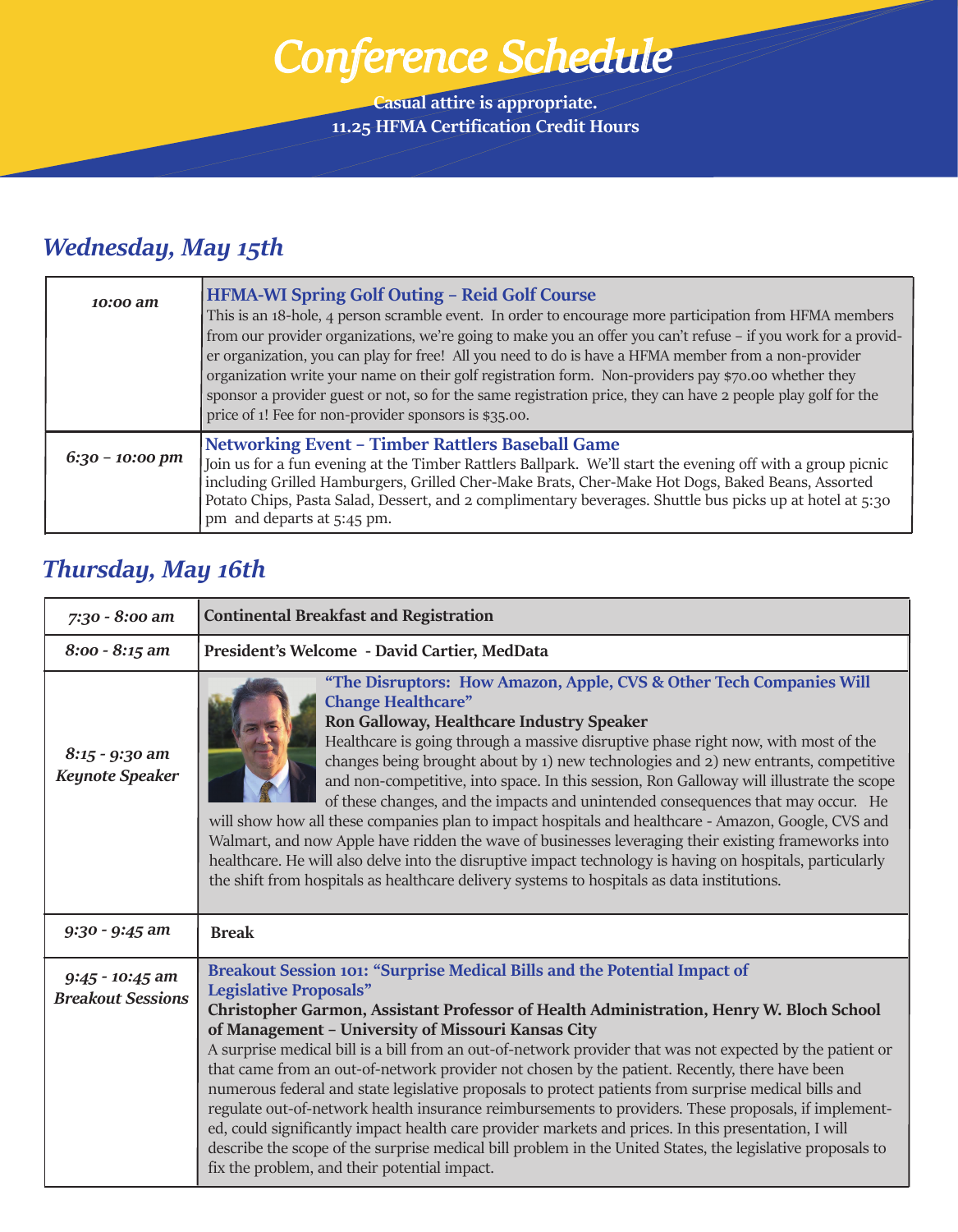| $9:45 - 10:45$<br><b>Breakout Sessions</b><br><b>Continued</b> | <b>Breakout Session 102: "The Future of Accountable Care"</b><br>Mary Kay Sassetti, Regional Vice President, Caravan Health<br>This presentation will review the transformation of current payment structures with a focus on the<br>Caravan Health Collaborative ACO model. Focus will be to learn how hospitals and physicians can<br>align together in Medicare ACOs to thrive under payment reform. By forming into collaborative ACOs<br>with more than 100k lives, hospitals can successfully take downside risk, beat statistical variance in<br>savings, and achieve the highest quality in patient care.                                                                                                                                                                                                                                                                                                                                                                                                                                                                                                                                                                                                                                                                                                                                                                                      |
|----------------------------------------------------------------|--------------------------------------------------------------------------------------------------------------------------------------------------------------------------------------------------------------------------------------------------------------------------------------------------------------------------------------------------------------------------------------------------------------------------------------------------------------------------------------------------------------------------------------------------------------------------------------------------------------------------------------------------------------------------------------------------------------------------------------------------------------------------------------------------------------------------------------------------------------------------------------------------------------------------------------------------------------------------------------------------------------------------------------------------------------------------------------------------------------------------------------------------------------------------------------------------------------------------------------------------------------------------------------------------------------------------------------------------------------------------------------------------------|
| 10:45 - 11:00 am                                               | <b>Break</b>                                                                                                                                                                                                                                                                                                                                                                                                                                                                                                                                                                                                                                                                                                                                                                                                                                                                                                                                                                                                                                                                                                                                                                                                                                                                                                                                                                                           |
| 11:00 - Noon<br><b>Breakout Sessions</b>                       | Breakout Session 201: "Natural Language Processing Solutions, Trends, and Potential Impact"<br>Tim Minnich, Solution Executive, Optum<br>Gain an understanding of what Natural Language Processing (NLP) is and how it is used in Revenue Cycle<br>and HIM solutions today including Computer Assisted Coding, Clinical Documentation Improvement, and<br>more. Understand the scope of NLP in healthcare, and discuss what future of NLP may look like and what<br>solutions can be expected. Learn why some NLP solutions succeed and others have failed in the market.<br>Understand the critical success factors to properly evaluate NLP solutions.                                                                                                                                                                                                                                                                                                                                                                                                                                                                                                                                                                                                                                                                                                                                               |
|                                                                | Breakout Session 202: "Navigating the Intersection of Strategic, Financial and Legal Consider-<br>ations in Health Care Collaborations and Joint Ventures"                                                                                                                                                                                                                                                                                                                                                                                                                                                                                                                                                                                                                                                                                                                                                                                                                                                                                                                                                                                                                                                                                                                                                                                                                                             |
|                                                                | Jeffrey Mark, Shareholder Attorney - von Briesen & Roper, S.C. and David Olson, Chief Strategy<br>Officer, Froedtert Health, Inc.<br>Health systems, providers and business partners are increasingly looking to collaborations and joint<br>ventures to drive new revenue streams, access new capabilities, and enhance market position. This session<br>will explore the convergence of the latest strategic, financial and legal trends in health care collaborations<br>and joint ventures. The presentation will offer insights into emerging joint venture models, collaborative<br>governance structures, and aligned financial incentives designed to enhance financial and strategic success.<br>This presentation will also provide pragmatic solutions for the most challenging business and legal aspects<br>of joint ventures including how to identify strategic partners, developing exit strategies, positioning the<br>partnership for growth and addressing market protection and expansion.                                                                                                                                                                                                                                                                                                                                                                                         |
| Noon - 1:00 pm                                                 | Lunch                                                                                                                                                                                                                                                                                                                                                                                                                                                                                                                                                                                                                                                                                                                                                                                                                                                                                                                                                                                                                                                                                                                                                                                                                                                                                                                                                                                                  |
| 1:00 - 2:00 pm<br><b>Breakout Sessions</b>                     | Breakout Session 301: "Are You Getting This? - Communicating to Be Understood"<br>Lauren Schieffer, Certified Speaking Professional<br>The greatest hindrance to growth in any organization or in any individual career is poor communica-<br>tion—both up and down the ladder. Keeping staff motivated and achieving at full potential requires keeping<br>effective and respectful lines of communication open at all times. This engaging, entertaining presentation<br>details the most important avenues to sustaining staff peak performance and gaining customer loyalty in<br>the 21st Century.<br>Breakout Session 302: "Fastballs, Curveballs and Spitballs: Yesterday's Home Runs Don't Win<br><b>Today's Games"</b><br>Joe Watt, Partner, Kevin Morey, Partner, Eric Lopata, Director and Greg Sullivan,<br><b>Senior Manager - BKD</b><br>Similar to a 95 MPH fastball, the healthcare landscape has rapidly changed with recent merger and acqui-<br>sition activity. We will provide an overview of this current environment and the ever-changing landscape<br>due to consolidation within the industry. Recent tax reform has been like a curveball on a o-2 count for<br>some organizations. Learn about recent guidance issued and key considerations under tax reform to<br>improve your organization's chances of knocking tax reform out of the park. Some would say that throw- |
|                                                                | ing spit balls gives a hitter a disadvantage against a pitcher. Don't put your organization at a disadvantage<br>as new accounting standards become effective. The standard setting bodies have recently issued several<br>accounting standards that will impact healthcare organizations greatly. We will provide a brief overview of<br>these new standards and some best practices from across the industry.                                                                                                                                                                                                                                                                                                                                                                                                                                                                                                                                                                                                                                                                                                                                                                                                                                                                                                                                                                                        |
| $2:00 - 2:15$ pm                                               | <b>Break</b>                                                                                                                                                                                                                                                                                                                                                                                                                                                                                                                                                                                                                                                                                                                                                                                                                                                                                                                                                                                                                                                                                                                                                                                                                                                                                                                                                                                           |
| $2:15 - 3:15$ pm                                               | 2:15 - 2:35 pm: "Point of Service Collections: Using Words that Work"                                                                                                                                                                                                                                                                                                                                                                                                                                                                                                                                                                                                                                                                                                                                                                                                                                                                                                                                                                                                                                                                                                                                                                                                                                                                                                                                  |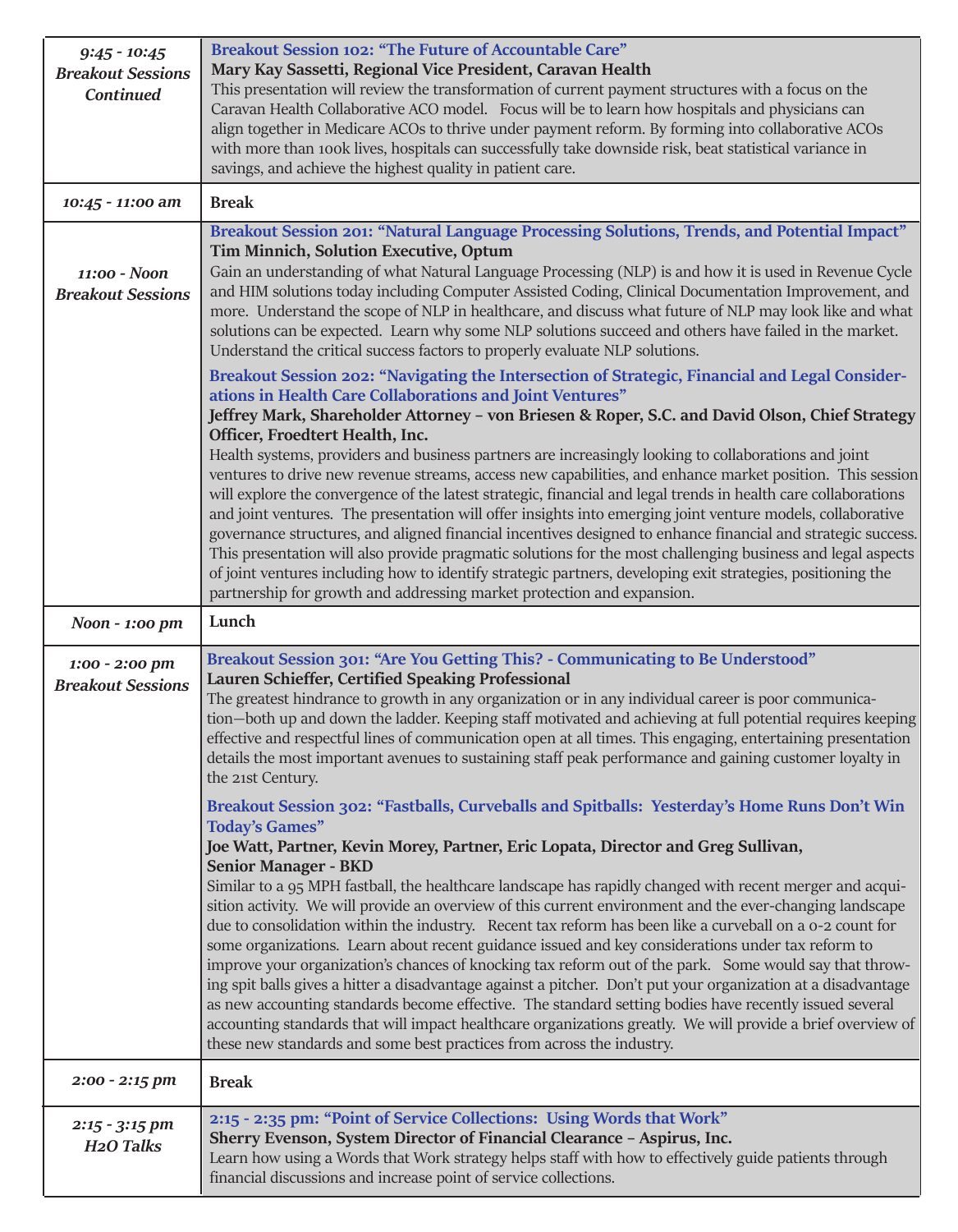| $2:15 - 3:15$ pm<br>H <sub>2</sub> O Talks<br>Continue  | 2:35 - 2:55 pm: "Incoming Workqueue Management for Referrals"<br>Jacqueline Nowak White, System Director of Scheduling and Authorizations - Aspirus, Inc.<br>In this session we will Identify the continuous process improvement tools used to identify opportunities<br>in the Authorizations department and learn how Aspirus transitioned referrals to be scheduled away<br>from Authorizations in order to improve the patient experience.<br>2:55 - 3:15 pm: "Automating Financial Assistance Determinations"<br>Cheryl Miller, Director of Financial Clearance - Aurora Health Care<br>Charity Care application determinations took too long, paper application process was a mess, we knew |
|---------------------------------------------------------|---------------------------------------------------------------------------------------------------------------------------------------------------------------------------------------------------------------------------------------------------------------------------------------------------------------------------------------------------------------------------------------------------------------------------------------------------------------------------------------------------------------------------------------------------------------------------------------------------------------------------------------------------------------------------------------------------|
|                                                         | we needed to find a better solution quicklyPatient Protection and Affordable Care Act provided the<br>wind in Aurora's sails to reengineer processes. We will explore strategies to streamline Financial<br>Assistance determinations, identify approaches to leverage technology to automate the process and gain<br>an understanding of one organization's success in using technology.                                                                                                                                                                                                                                                                                                         |
| $3:15 - 3:30$ pm                                        | <b>Break</b>                                                                                                                                                                                                                                                                                                                                                                                                                                                                                                                                                                                                                                                                                      |
| $3:30 - 4:30$ pm<br>Afternoon Keynote<br><b>Speaker</b> | "Generations at Work"<br>Lauren Schieffer - Certified Speaking Professional<br>Learn what shapes and drives each of the four generations now in the workplace and how each brings its<br>own strengths and challenges. Leave with the tools to better communicate with and motivate each<br>generation.                                                                                                                                                                                                                                                                                                                                                                                           |
| 5:00 pm                                                 | <b>Cocktail Reception</b>                                                                                                                                                                                                                                                                                                                                                                                                                                                                                                                                                                                                                                                                         |
| $6:00 \text{ pm}$                                       | Dinner and Program - including awards and installation of Directors & Officers. President's Recep-<br>tion immediately follows Dinner and Program.                                                                                                                                                                                                                                                                                                                                                                                                                                                                                                                                                |

## *Friday, May 17th*

| 8:00 - 9:00 am                                               | <b>Early Riser Coffee &amp; Mentorship Program</b><br>Kathleen Olewinski, UWM<br>Perhaps you are a new member, new to healthcare, or ready to take your career to the next level and<br>would like to be mentored. Maybe you are a healthcare veteran, finance leader, or looking for a way to give<br>back to your organization and industry by being a mentor. If you fall in this spectrum, come join the<br>officers of the chapter for coffee and jump start your participation in the mentorship program.                                                                                                                                                                                                                                                                                                                                  |
|--------------------------------------------------------------|--------------------------------------------------------------------------------------------------------------------------------------------------------------------------------------------------------------------------------------------------------------------------------------------------------------------------------------------------------------------------------------------------------------------------------------------------------------------------------------------------------------------------------------------------------------------------------------------------------------------------------------------------------------------------------------------------------------------------------------------------------------------------------------------------------------------------------------------------|
| 9:00 -9:30 am                                                | <b>Hot Plated Breakfast</b>                                                                                                                                                                                                                                                                                                                                                                                                                                                                                                                                                                                                                                                                                                                                                                                                                      |
| 9:30 - 10:30 am                                              | Brunch & Learn: "Universal Health Care is Coming - Analyzing the Recent Trend of Universal<br><b>Health Care Proposals"</b><br>Douglas Turek, Sr. VP of Regulatory and Governmental Affairs - MedData<br>This presentation is intended to provide a review of the current trend of universal health care initiatives at<br>both the state and local levels. These initiatives include both multi-payer and single payer models, with a<br>wide variance in reimbursement models for healthcare providers. In the end, this presentation should<br>provide an overview of the types of universal health care initiatives, an understanding of the payer models<br>being proposed, an understanding of the reimbursement models being proposed and an<br>understanding of the financial challenges to the implementation of universal health care. |
| 10:30 - 10:45 am                                             | <b>Break</b>                                                                                                                                                                                                                                                                                                                                                                                                                                                                                                                                                                                                                                                                                                                                                                                                                                     |
| 10:45 - 11:45 am<br><b>Closing General</b><br><b>Session</b> | "How Healthcare Providers Can Win in the New Age of Pricing Transparency"<br>Michael Lohrer, VP Revenue Strategy, and Greg Kay, Senior VP Revenue Strategy - PMMC<br><b>Preferred Medical Marketing</b><br>In an effort to increase pricing access to patients, drive competition, and lower costs, CMS required all<br>hospitals to publish their standard Chargemaster on January 1. What will be the impact of this on health-<br>care providers and patients in 2019 - and beyond?                                                                                                                                                                                                                                                                                                                                                           |
| 11:45 am                                                     | <b>Door Prize Giveaway</b><br>Be sure to stay for your chance to win great door Prizes - Must be Present to Win!                                                                                                                                                                                                                                                                                                                                                                                                                                                                                                                                                                                                                                                                                                                                 |